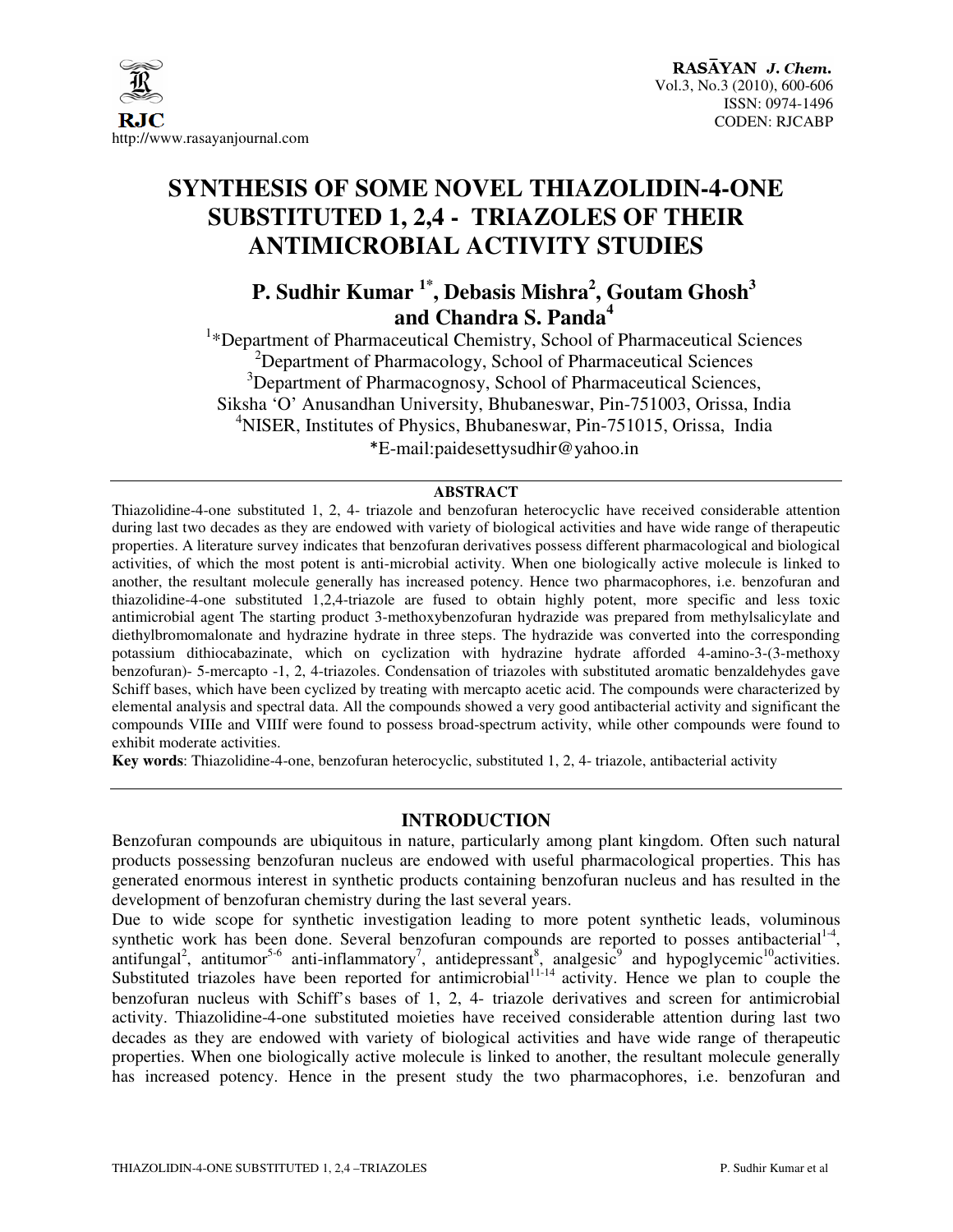thiazolidine-4-one substituted 1, 2, 4-triazole are fused to obtain highly potent, more specific and less toxic antimicrobial agent

#### **EXPERIMENTAL**

All chemicals used were of synthetic grade. The purity of compounds was ascertained by TLC on precoated silica F254 plates (Merck, Mumbai, India) using iodine vapors and UV light as detecting agents. The melting points of the synthesized compounds were determined by open capillary method and are uncorrected. The IR spectra of synthesized compounds were recorded on a SHIMADZU FT-IR spectrophotometer in KBr. The<sup>1</sup>H-NMR were recorded in CDCl<sub>3</sub> and DMSO- $d_6$  using a NMR Varian-Mercury 300 MHz spectrometer and chemical shifts  $(\delta)$  are given in parts per million (ppm) downfield from tetramethylsilane (TMS) as an internal standard. Physical characterization data of all the compounds are given in Table 1.

#### **Diethylbromomalonate (I)**

Diethylmalonate (160g, 1 mol) and carbon tetrachloride (150 ml) were placed in three necked flask fitted with a reflux condenser and a dropping funnel, condenser may be fixed with a cork inserted with a glass tube which may be connected to rubber tubing, the end of which may be dipped in water for absorption of hydrogen bromide. In the separating funnel 165 g (53 ml; 1.03 mol) of dry bromine was taken and added slowly, the large electric bulb was held under flask until the reaction starts. Then the rest of the bromine was added gradually at such a rate so as to keep the reaction mixture boiling gently. After the addition, the reaction mixture was refluxed until no more hydrogen bromide gas evolved (about 1 hour). The reaction mixture was cooled and washed five times with 50 ml portions of anhydrous sodium carbonate solution and solvent was removed under reduced pressure. The pure diethylbromomalonate which distilled at 132-133<sup>0</sup>C under 33 mm pressure was collected (175 g).

#### **2-Carbethoxy-3 (2H) benzofuranone (II)**

A mixture of freshly distilled methylsalicylate (30.4g, 0.2mol), diethylbromomalonate (48g, 0.2mol) and anhydrous potassium carbonate (60g) in dry acetone (150ml) was heated under reflux on water bath while stirring magnetically for 12hours. The reaction mixture was filtered and potassium salts are washed with dry ether until colorless. The dry salt was suspended in water (200ml) and cooled thoroughly in ice bath. The suspension was carefully acidified with diluted hydrochloric acid and the 2-carbethoxy-3(2H) benzofuranone which separates as a colorless solid was collected by filtration. On crystallization from petroleum ether it was obtained as colorless needles. m.p  $63^{\circ}$ C ; yield: 20g.

#### **2-carbethoxy 3-methoxy benzofuran (III)**

 To a solution of 2-carbethoxy 3-(2H) benzofuranone (10.3g, 0.053 mol) in acetone (150 ml), anhydrous potassium carbonate (25g) and dimethylsulphate (8.1g) were added and the mixture was heated under reflux on water bath for 6 hours, cooled and filtered. Removal of solvent under reduced pressure from filtrate give a thick oil which solidified slowly. It was crystallized from petroleum ether to give 2 carbethoxy 3-methoxy benzofuran as colorless needles. m.p:  $62^{\circ}$ C; yield: 9g.

#### **3-methoxy benzofuran 2-carboxy hydrazide (IV)**

To a solution of 2-carbethoxy-3-methoxy benzofuran (10.2g, 0.053mol) in ethanol (30ml), hydrazine hydrate (5ml, 99%) was added and the mixture was magnetically stirred at room temperature for 2hours. The colorless crystalline carboxyhydrazide started separating within a few minutes and was complete in about 2 hours. The reaction mixture was cooled thoroughly in ice bath and carboxyhydrazide was collected by filtration on crystallization from ethanol, it was obtained as colorless needles. M.p :  $135^{\circ}$  C yields: 5.2g.

#### **3-methoxy benzofuran potassium dithiocabazinate (V)**

A mixture of 3-methoxybenzofuran 2-carboxy hydrazide (2g 0.01mol), carbon disulphide (0.01mol) were taken in a round bottom flask to it alcoholic potassium hydroxide (0.15mol) was added. This reaction mixture was refluxed with stirring on a magnetic stirrer for a period of 10 hours then it is kept aside for cooling, the separated potassium salt was filtered out and washed with ether, dried and used directly for next step without further purification, Mp:  $220^{\circ}$ C, yield:80%.

#### **2-(4-amino-5-mercapto-1,2,4-triazol-3-yl) 3-methoxy benzofuran(VI)**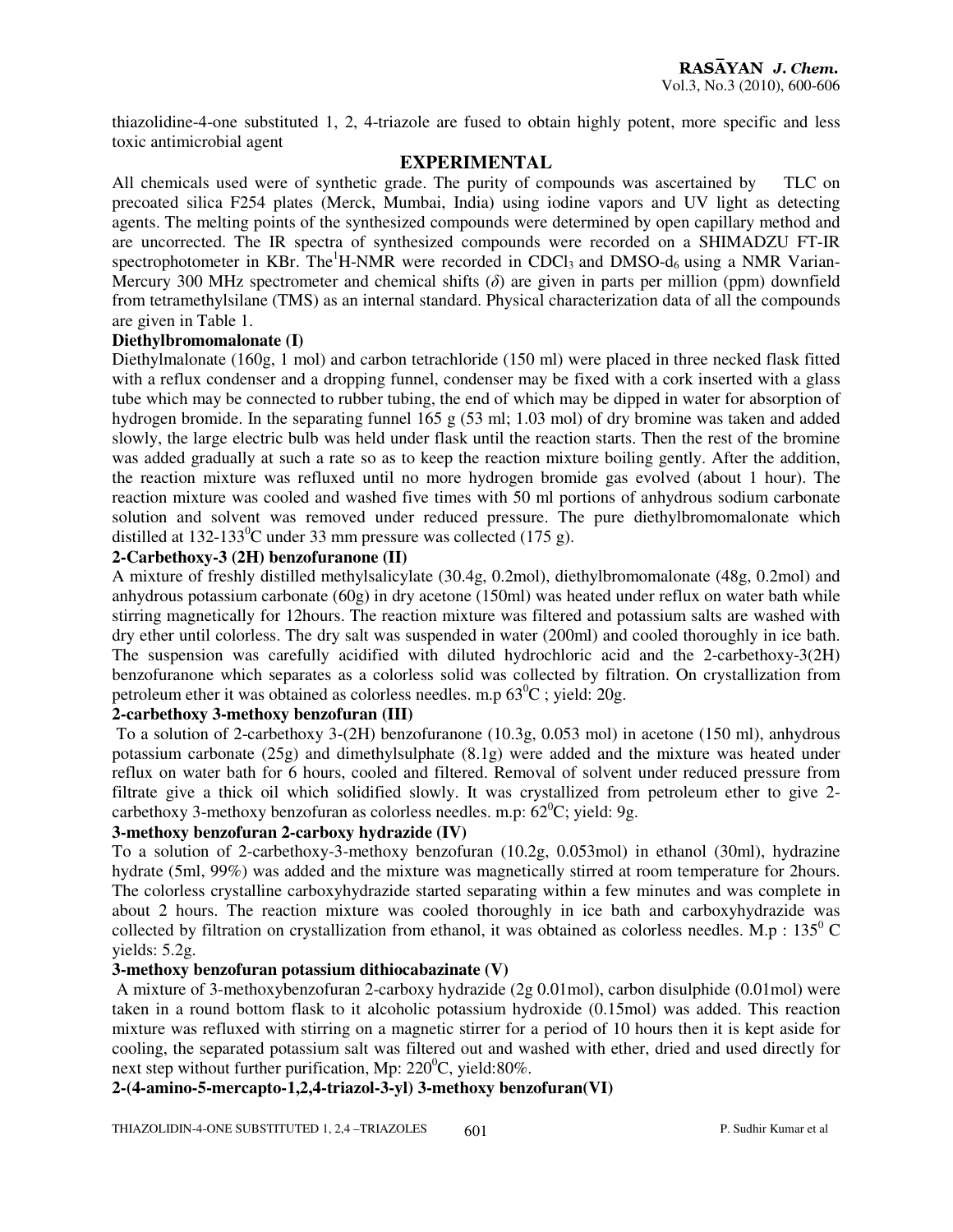A mixture of potassium dithiocabazinate (0.01mol), hydrazine hydrate 99% (1.5ml, 0.03mol) and water (2ml) was heated under reflux for 6 hours. Hydrogen sulphide gas evolved and homogenous solution resulted in about 5 hours. Dilution of the reaction mixture with water (50ml) and subsequent acidification with diluted hydrochloric acid gave the compound, collected by filtration, washed with water and recrystallised from ethanol; Mp.  $205^{\circ}$ C. yield: 70%

#### **4-(substituted benzyl amino)-5-(3-methoxy-1-benzofuran-2-yl)-4***H***-1,2,4-triazole-3-thiol (VII)**

A mixture of (0.01mol) 2-(4-amino-5-mercapto-1,2,4-triazol-3-yl) 3-methoxy benzofuran, substituted benzaldehyde (0.01mol), anhydrous sodium acetate (0.02mol) and glacial acetic acid(20ml) were taken in a round bottom flask kept under stirring and reflex for 5 hours. The reaction mixture was cooled and poured into crushed ice with vigorous stirring. The precipitated solid obtained was filtered off and recrystallized from ethanol, mp:  $165^{\circ}$ c, yield: 80%.

#### **3-[3-mercapto-5-(3-methoxy-1-benzofuran-2-yl)-4***H***-1,2,4-triazol-4-yl]-2-substituted phenyl-1,3 thiazolidin-4-oneVIII (a –h)**

A mixture of different substituted Schiff base (VII) (0.001 mol) in dry benzene (25 ml) was added to mercapto acetic acid (0.01 mol). The reaction mixture was refluxed for 6 hr. A solid product was obtained after cooling. The reaction was monitored by TLC plate using chloroform: benzene (1:2) used as solvent system.

**VIII (a)** 3-[3-mercapto-5-(3-methoxy-1-benzofuran-2-yl)-4*H*-1,2,4-triazol-4-yl]-2-phenyl-1,3-thiazolidin-4-one (**b**) 2-(2-nitro phenyl)-3-[3-mercapto-5-(3-methoxy-1-benzofuran-2-yl)-4*H*-1,2,4-triazol-4-yl]-1,3 thiazolidin-4-one (**c**) 2-(3-chlorophenyl)-3-[3-mercapto-5-(3-methoxy-1-benzofuran-2-yl)-4*H*-1,2,4 triazol-4-yl]-1,3-thiazolidin-4-one (**d**) 2-(2-chlorophenyl)-3-[3-mercapto-5-(3-methoxy-1-benzofuran-2 yl)-4*H*-1,2,4-triazol-4-yl]-1,3-thiazolidin-4-one (**e**) 2-(2-hydroxyphenyl)-3-[3-mercapto-5-(3-methoxy-1 benzofuran-2-yl)-4*H*-1,2,4-triazol-4-yl]-1,3-thiazolidin-4-one. (**f**) 3-[3-mercapto-5-(3-methoxy-1 benzofuran-2-yl)-4*H*-1,2,4-triazol-4-yl]-2-(2-methoxyphenyl)-1,3-thiazolidin-4-one, IR (KBr). ν (cm-1):3298-3071 (NH/SH str), 2950 (CH str), 1397 (C=S str), 1651 (C=N str) MS**:** m/z (%) 380 (32%) [M+.] (**g**)2-(4-bromophenyl)-3-[3-mercapto-5-(3-methoxy-1-benzofuran-2-yl)-4*H*-1,2,4-triazol-4-yl]-1,3 thiazolidin-4-one,IR (KBr) (cm-1):3258 (NH/SH str), 2927.98 (CH str), 1367 (C=S str), 1099 (C-O-C) and 1620 (C=O of thiazolidinone ring). H<sup>1</sup>NMR (DMSO-d<sub>6</sub>)  $\delta$  ppm: 4.42 (s, 1H, CH-Ar), 11.69 (s, 1H, NH+SH), 3.08 (s, 2H, CO-CH<sub>2</sub>-S), 2.49 (s, 3H, OCH<sub>3</sub>), 7.19-8.30 (m, 8H, Ar-H). MS:m/z (%) 504.3 (10%) [M+.] (**h**)2-(4-chlorophenyl)-3-[3-mercapto-5-(3-methoxy-1-benzofuran-2-yl)-4*H*-1,2,4-triazol-4 yl]-1,3-thiazolidin-4-one, IR (KBr) (cm-1):3078 (NH/SH str), 2927.93 (CH str), 1261 (C=S str), 1100 (C-O-C) and 1605 (C=O of thiazolidinone ring).H<sup>1</sup>NMR (DMSO-d<sub>6</sub>)  $\delta$  ppm:4.39 (s, 1H, CH-Ar), 11.62 (s, 1H, NH+SH), 3.12 (s, 2H, CO-CH2-S), 2.47 ( s, 3H,OCH3), 7.16-8.27 (m, 8H, Ar-H).MS:m/z (%) 457

#### **Antimicrobial activity**

 $(12\%)$  [M+.]

Antibacterial activities were studied by subjecting the compounds to pharmacological screening by standard procedures<sup>15</sup>.

All the compounds synthesized in the present investigation were tested for their antimicrobial activity. The antibacterial activities were tested on nutrient medium against *Bacillus pumilus, Bacillus subtilis, Staphylococcus aureus*, *Escherichia coli,* and *Pseudomonas aeruginosa*.

#### **Preparation of nutrient as a medium:**

**Media composition and procedure:** The nutrient agar media was prepared by using the following ingredients. 1. Peptone 20g2. Beef extract5g 3.Sodium chloride5g 4.Agar Agar 20 g. 5. Distilled water up to 1000 ml

Weighed quantities of peptone, beef extract were dissolved in distilled water and pH was adjusted to 7.2- 7.4 using pH paper. Then the specified amount of agar was added kept the beaker on hot water bath and allowed the agar to melt, it was dispensed in suitable containers and plugged them with non-adsorbent cotton they were sterilized by autoclave at  $121^{\circ}$ C for 20 minutes.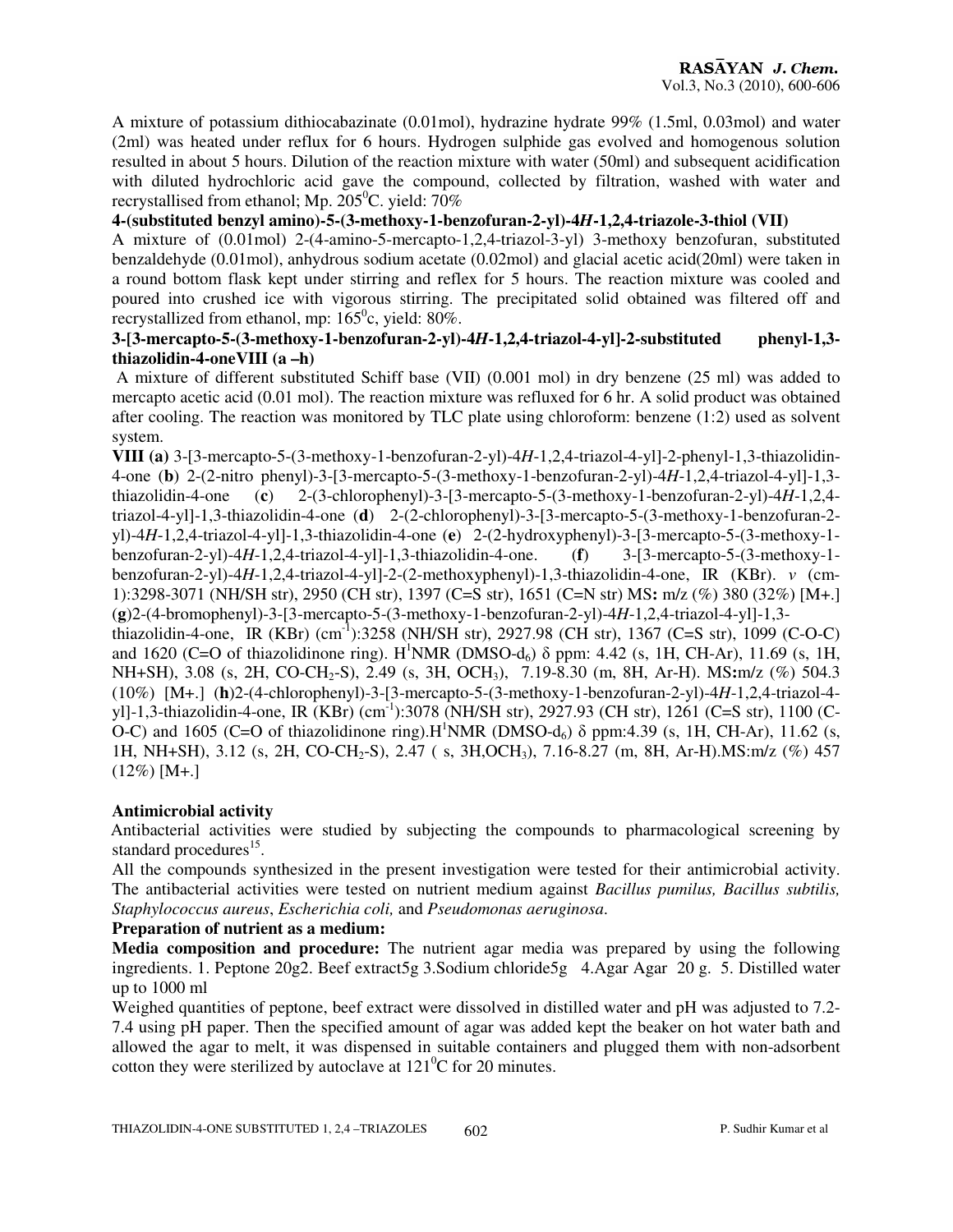**Preparation of solutions of test compounds:** Now 1mg/ml concentration of the test compounds was prepared using DMF as solvent it is considered, as stock solution from this 100µg/ml concentration is prepared using DMF as solvent and this was used for antimicrobial activity studies.

**Preparation of standard antibiotic solution:** Ampicillin 20µg/ml was used as a standard antibiotic for comparison and it was prepared by using sterile water.

**Procedure:** Sterile nutrient agar medium was cooled to 45<sup>°</sup>C this media was inoculated with 18-24 hours old bacterial culture under aseptic conditions mixed well by gentle shaking then it was poured in to sterile petris dishes and allowed the medium to set. After setting all the seeded petris dishes were transferred to laminar flow unit and 5 cups were made by using sterile cork borer. Out of 5cups, 2cups were added with 50µl of the standard antibiotic (Ampicillin) and solvent control one in each bore, test compounds were added to the remaining 3 bores one in each bore. Then they were allowed for diffusion for 2 hours and incubated at  $37^{\circ}$ C for 24hrs. The inhibition zone diameters were measured and the results are shown in Table 2.

#### **Determination of MIC**

Organism: (*Escherichia coli)* Minimum inhibitory concentrations of the synthesized compounds were determined by taking different concentrations of the compound in DMF. Increasing order of concentrations were added by using sterilized pipettes to different test tubes which contains sterilized broth medium inoculated with sensitive organism with respect to the particular compound. Then all the test tubes were incubated at  $37^{\circ}$ C for 24 hours. Then after incubation period presence of growth (turbidity) was observed. Turbidity was not observed from concentration 100µg/ml this is the MIC of the compound.

| Sl.<br>No.     | Prod<br>Code | $\mathbb{R}$        | Molecular<br>Formula      | Meltin<br>g<br>$\text{Point}^0$ C | $Rf^*$<br>Value | Yield<br>$\%$ |
|----------------|--------------|---------------------|---------------------------|-----------------------------------|-----------------|---------------|
| 1              | <b>VIIIa</b> | Phenyl              | $C_{19}H_{14}N_4O_3S_2$   | 250                               | 0.68            | 80            |
| $\overline{2}$ | <b>VIIIb</b> | 2-Nitro<br>phenyl   | $C_{19}H_{13}N_5O_5S_2$   | 276                               | 0.68            | 73            |
| 3              | <b>VIIIc</b> | 3-Chloro<br>phenyl  | $C_{19}H_{13}N_4O_3S_2Cl$ | 245                               | 0.69            | 78            |
| $\overline{4}$ | <b>VIIId</b> | 2-Chloro<br>phenyl  | $C_{19}H_{13}N_4O_3S_2Cl$ | 250                               | 0.69            | 70            |
| 5              | <b>VIIIe</b> | 2-Hydroxy<br>phenyl | $C_{19}H_{14}N_4O_4S_2$   | 282                               | 0.61            | 71            |
| 6              | <b>VIIIf</b> | 2-Methoxy<br>phenyl | $C_{20}H_{14}N_4O_3S_2$   | 250                               | 0.72            | 65            |
| 7              | <b>VIIIg</b> | 4-Bromo<br>phenyl   | $C_{19}H_{13}N_4O_3S_2Br$ | 240                               | 0.71            | 75            |
| 8              | <b>VIIIh</b> | 4-Chloro<br>phenyl  | $C_{19}H_{13}N_4O_3S_2Cl$ | 248                               | 248             | 68            |

Table-1: Some characterizations of the compounds

\* Chloroform, acetone, (1:1).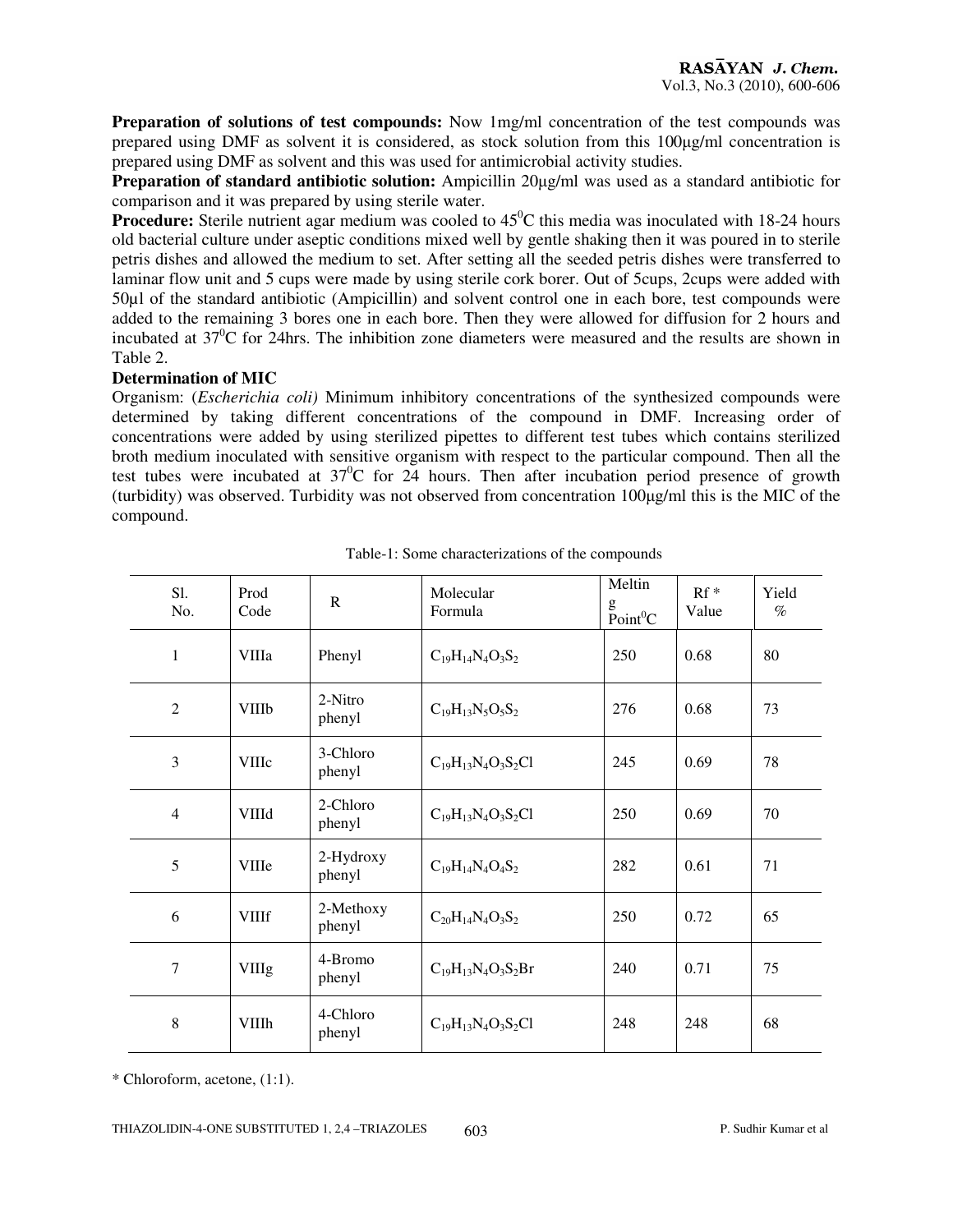#### **RESULTS AND DISSCUSION**

Eleven compounds were screened for antibacterial activity studies at a concentration of 100µg/ml using DMF as a control against *Escherichia coli, S. aureus, B.pumillus, B.substilis*, and *P.aeruginosa* by cupplate method on nutrient agar Himedia, ampicillin 20µg /ml used as standard against Gram positive and Gram negative bacteria. The data in the Table 2 indicate that VIIIe and VIIIf compounds were found to possess a board- spectrum activity. While other compounds were found to exhibited activity from the antibacterial screening, it was found that synthesized compounds showed moderate activity at the given concentration levels. Perhaps the thiazolidin-4-one substituted at 1, 2, 4-triazole moiety and 3-methoxy benzofuran moiety at 3rd position may be solely responsible for the marked bactericidal activity. The above results established the fact that thiazolidin-4-one substituted 1, 2, 4-triazoles with benzofuran moiety can be studied for further investigations in search of new antimicrobial compounds.

| Sample                        | *Inhibition zone diameter in mm |                     |                  |        |              |  |  |  |
|-------------------------------|---------------------------------|---------------------|------------------|--------|--------------|--|--|--|
| Code100µg/ml                  | S.aureus                        | <b>B.</b> substilis | <b>B.pumilus</b> | E.coli | P.aeruginosa |  |  |  |
| <b>VII</b>                    | 14                              | 12                  | $10\,$           | 10     | 14           |  |  |  |
| <b>VIIIa</b>                  | 16                              | 12                  | 12               | 12     | 14           |  |  |  |
| <b>VIIIb</b>                  | 16                              | 16                  | 17               | 15     | 13           |  |  |  |
| <b>VIIIc</b>                  | 18                              | 16                  | 16               | 16     | 18           |  |  |  |
| <b>VIIId</b>                  | 17                              | 16                  | 18               | 18     | 16           |  |  |  |
| <b>VIIIe</b>                  | 22                              | 20                  | 20               | 22.5   | $20\,$       |  |  |  |
| <b>VIIIf</b>                  | 21                              | 22                  | 21               | 22.5   | $20\,$       |  |  |  |
| <b>VIIIg</b>                  | 14                              | 13                  | 12               | 14     | 15           |  |  |  |
| <b>VIIIh</b>                  | 12                              | 14                  | 16               | $10\,$ | 16           |  |  |  |
| Ampicillin<br>$(20 \mu g/ml)$ | 25                              | 25                  | 26               | 26     | 25           |  |  |  |
| <b>DMF</b>                    | $\,8\,$                         | 7                   | $\,$ 8 $\,$      | $\tau$ | $\tau$       |  |  |  |

#### Table-2: Inhibition zone diameters

\* Average of three independent determinations

#### **CONCLUSION**

The two moieties i.e. 3-methoxybenzofuran and thiazolidin-4-one substituted 1, 2, 4-triazole moieties independently are antibacterial agents. Here when the two moieties are fused and screened for possible antimicrobial studies, they showed a broad spectrum of antibacterial activity against G (+ve) and G ( ve) bacteria. Benzofuran and triazole molecule is responsible for antibacterial activity, but it is interesting to note that thiazolidin-4-one substituted 1, 2, 4-triazole moiety showed a broad-spectrum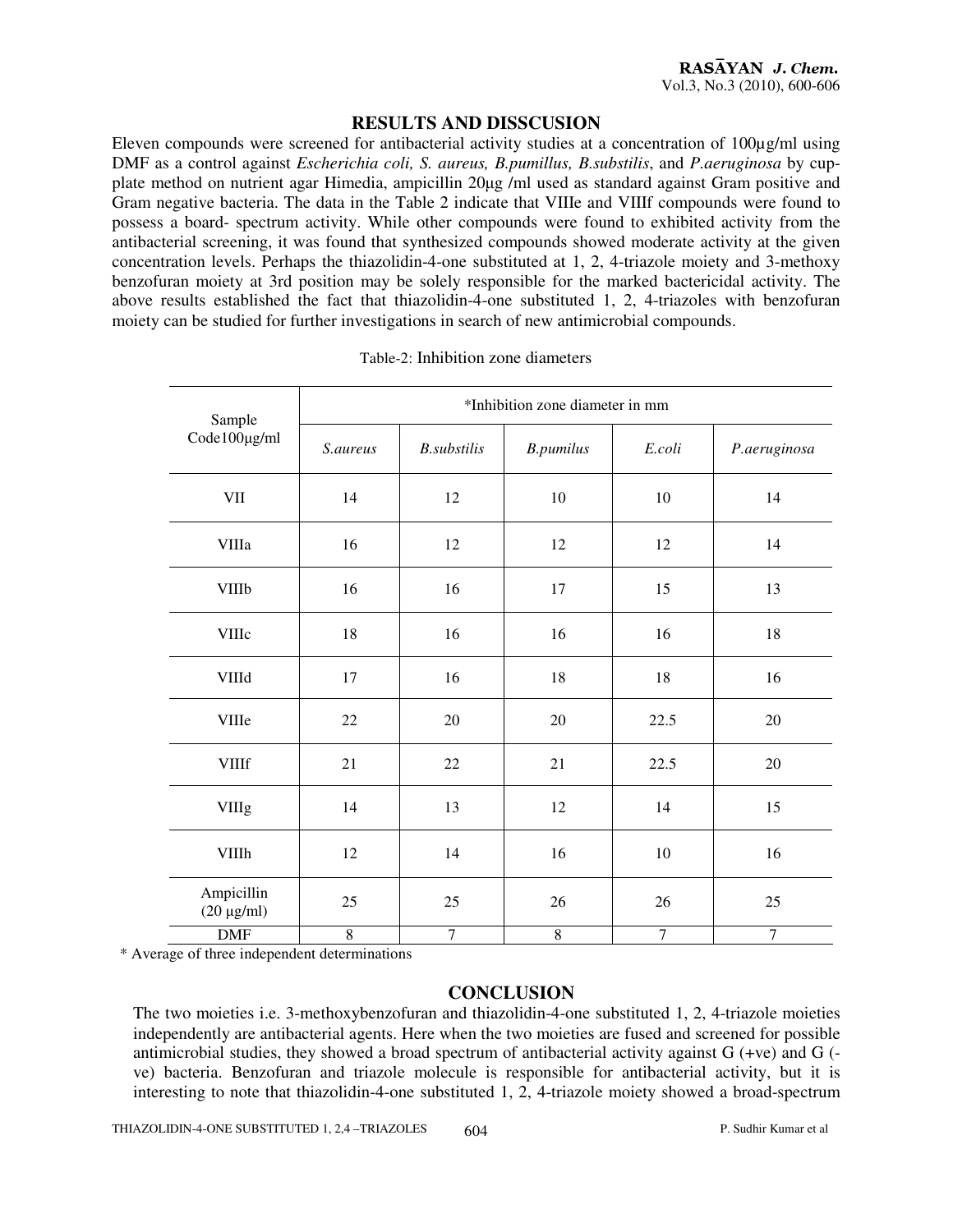antibacterial activity. The above results establish the fact that thiazolidin-4-one substituted 1, 2, 4 triazole benzofuran can be a potential source for exploitation in search of new generation of antibiotics. It may be worthwhile to explore the possibility in this area by fusing other heterocyclic moieties and increase the potency of the synthesized compounds.



Scheme-1